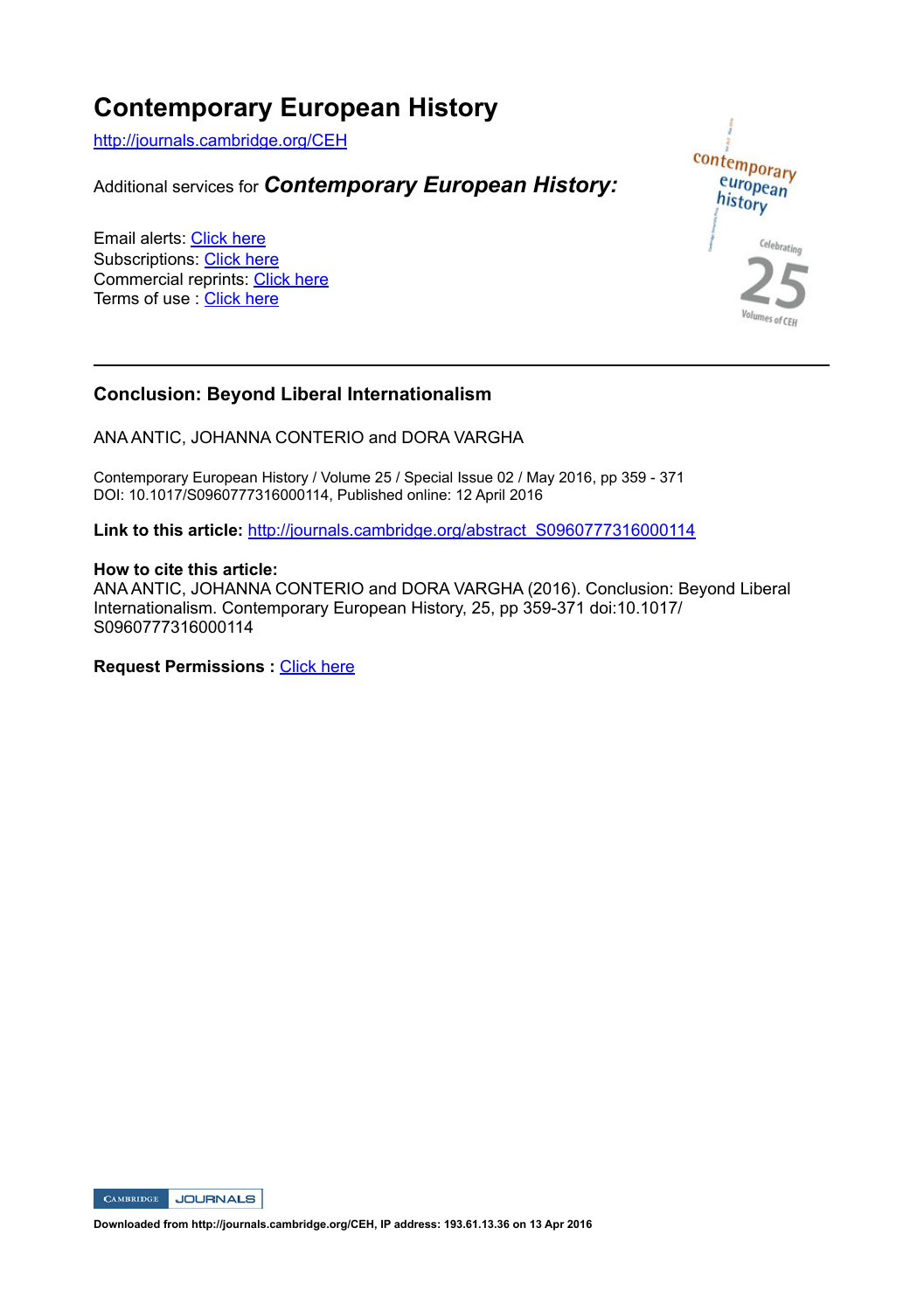# Conclusion: Beyond Liberal

CrossMark

## Internationalism

### ANA ANTIC, JOHANNA CONTERIO AND DORA VARGHA

The contributors to this special issue have taken up the challenge of reconsidering some of the fundamental assumptions that have traditionally underpinned the history of internationalism. In doing so their articles (some more explicitly than others) have addressed two central questions: who were the internationalists and where was internationalism taking place? The answers to these questions seem deceptively simple. However, as the articles in this issue have demonstrated, agents of internationalism are as diverse in age, gender and social status as the fields in which they operate.

#### **Scales**

The history of internationalism parted ways some time ago with 'international history', which focused on diplomatic relations among nations. With the rise of the global as a frame of analysis, research moved beyond diplomatic history of nationstates to social and cultural histories of empires, post-colonial settings and global networks. Historians increasingly began to investigate the movements of people, goods, ideas and practices across national boundaries and continents.<sup>1</sup> Still, diplomatic and political histories have retained their appeal, through their exploration of how international organisations operate and interact with each other and how ideas of internationalism have formed among the leadership of international organisations. This scholarship has moved the field away from hagiographical accounts of the great men of internationalism, laying out organisational structures and mapping out high politics, changing ideas and the tensions between theories and practice of internationalism.2

Department of History, Classics and Archaeology, Birkbeck College, 26 Russell Square, London WC1B 5DQ; Emails : [a.antic@bbk.ac.uk;](mailto:a.antic@bbk.ac.uk) [j.conterio@bbk.ac.uk;](mailto:j.conterio@bbk.ac.uk) [d.vargha@bbk.ac.uk](mailto:d.vargha@bbk.ac.uk)

<sup>1</sup> Peter Mandler, 'The New Internationalism', *History Today*, 62, 3 (2012).

<sup>2</sup> Iris Borowy, *Coming to Terms with World Health: The League of Nations Health Organisation 1921– 1946* (Frankfurt am Main: Peter Lang, 2009); Paul Weindling, *International Health Organisations and*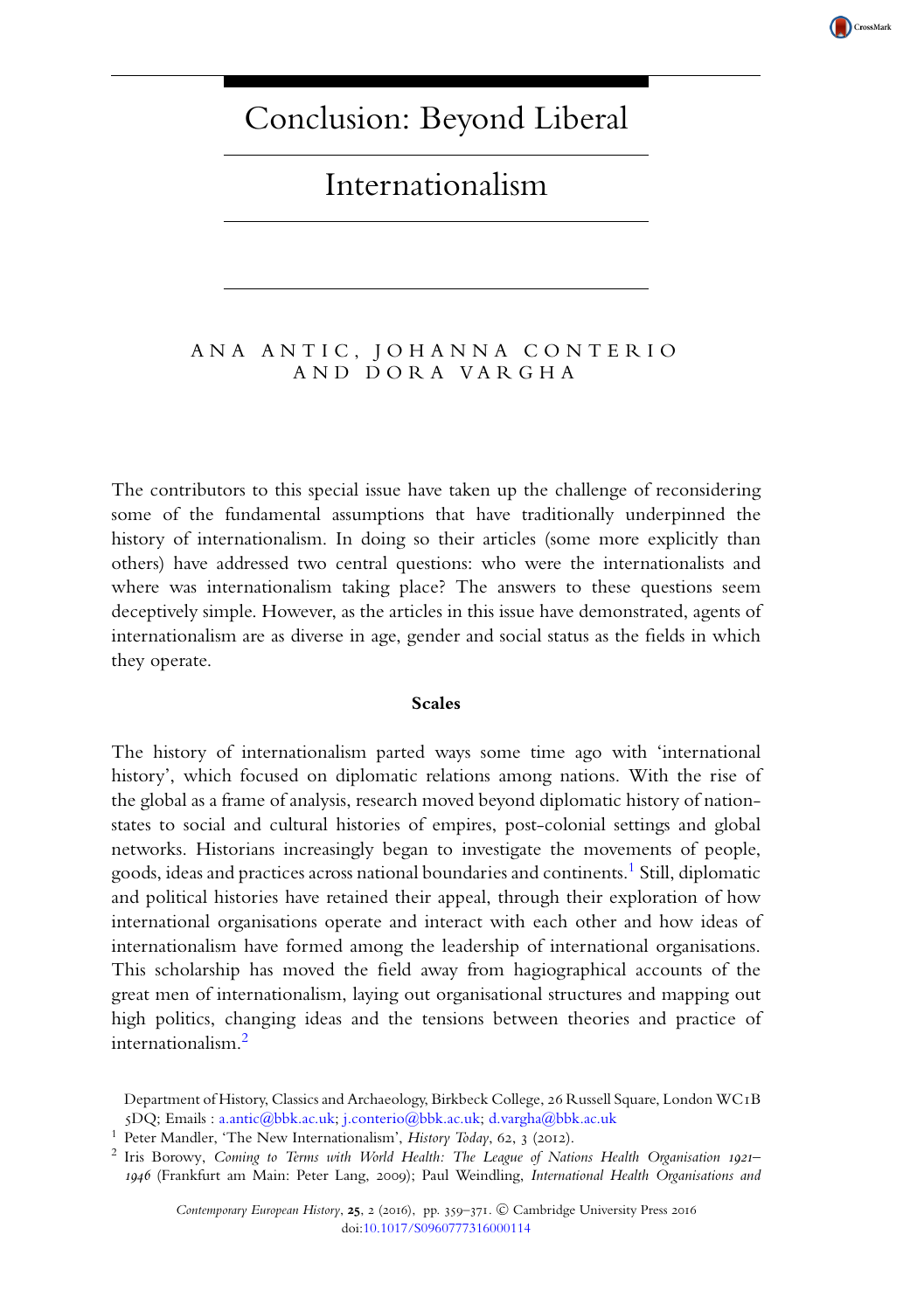More recently, research on international organisations has interrogated the border between 'technical' and 'political' issues and has contested linear and teleological narratives of interwar internationalism. By challenging the idea of organisations as monolithic structures, this work has examined the personnel working in and alongside them and explored the cultural, political, intellectual and social context within which they operated.<sup>3</sup> Other scholars have offered path-breaking work that has shifted the geographic focus of analysis and integrated imperial and post-colonial or socialist histories into the field.<sup>4</sup>

Building on this scholarship, the essays in this volume have contributed to the history of internationalism by moving away from the bureaucratic centres of international organisations and have aimed instead to understand internationalism from local perspectives that usually fall outside of the purview of analysis. They have turned their attention away from the usual suspects of diplomats, high officials of international organisations and intellectuals of liberal internationalism. Instead they have studied socialist women, Francoist public health experts, mid-ranking soldiers and field workers as actors, and laboratories, refugee camps and even trains as sites of internationalism. At the same time, they have recognised that the histories of these actors are nationally, internationally and/or globally connected. Having adopted and explored these actors' perspectives, the articles have raised broader questions of professional, national and international identity, the legitimacy of certain internationalisms over others and the ways in which internationalism may or may not be practiced. The contributors have found some willing and some reluctant internationalists, along with some short-lived and other longer-term and far-reaching internationalisms.5

This relatively 'new' approach builds on ideas that can be considered quite 'old'. Some of its aspirations reach back to microhistory, pioneered by Carlo Ginzburg and Natalie Zemon Davis, with its focus on micro locales, individuals and everyday practices. In connecting the particular with the top-down perspective of international organisations, the exchange of ideas and the development of policies on a supranational stage, this scholarship also builds on the rich historiography of the history of science and medicine. Transnational connections, as well as the establishment and maintenance of and continuities in international scientific

*Movements, 1918–1939* (Cambridge: Cambridge University Press, 1995); Nitsan Chorev, *The World Health Organization between North and South* (Ithaca, NY: Cornell University Press, 2012).

<sup>3</sup> Patricia Clavin, *Securing the World Economy: The Reinvention of the League of Nations, 1920–1946* (Oxford: Oxford University Press, 2013); Glenda Sluga, *Internationalism in the Age of Nationalism* (Philadelphia: University of Pennsylvania Press, 2013); Mark Mazower, *Governing the World: The History of an Idea* (New York: The Penguin Press, 2012); Daniel Laqua, *Internationalism Reconfigured: Transnational Ideas and Movements between the World Wars* (London: I.B. Tauris, 2011).

<sup>4</sup> Susan Pedersen, *The Guardians: The League of Nations and the Crisis of Empire* (Oxford: Oxford University Press, 2015); Tobias Rupprecht, *Soviet Internationalism after Stalin: Interaction and Exchange between the USSR and Latin America During the Cold War* (Cambridge: Cambridge University Press, 2015); Anne-Emanuelle Birn and Theodore M. Brown, eds., *Comrades in Health: U.S. Health Internationalists, Abroad and at Home* (New Brunswick, NJ: Rutgers University Press, 2013).

<sup>5</sup> This paper draws on the work of *The Reluctant Internationalists* research group at Birkbeck College, see <http://www.bbk.ac.uk/ri> for more details (last visited 2 Feb. 2016).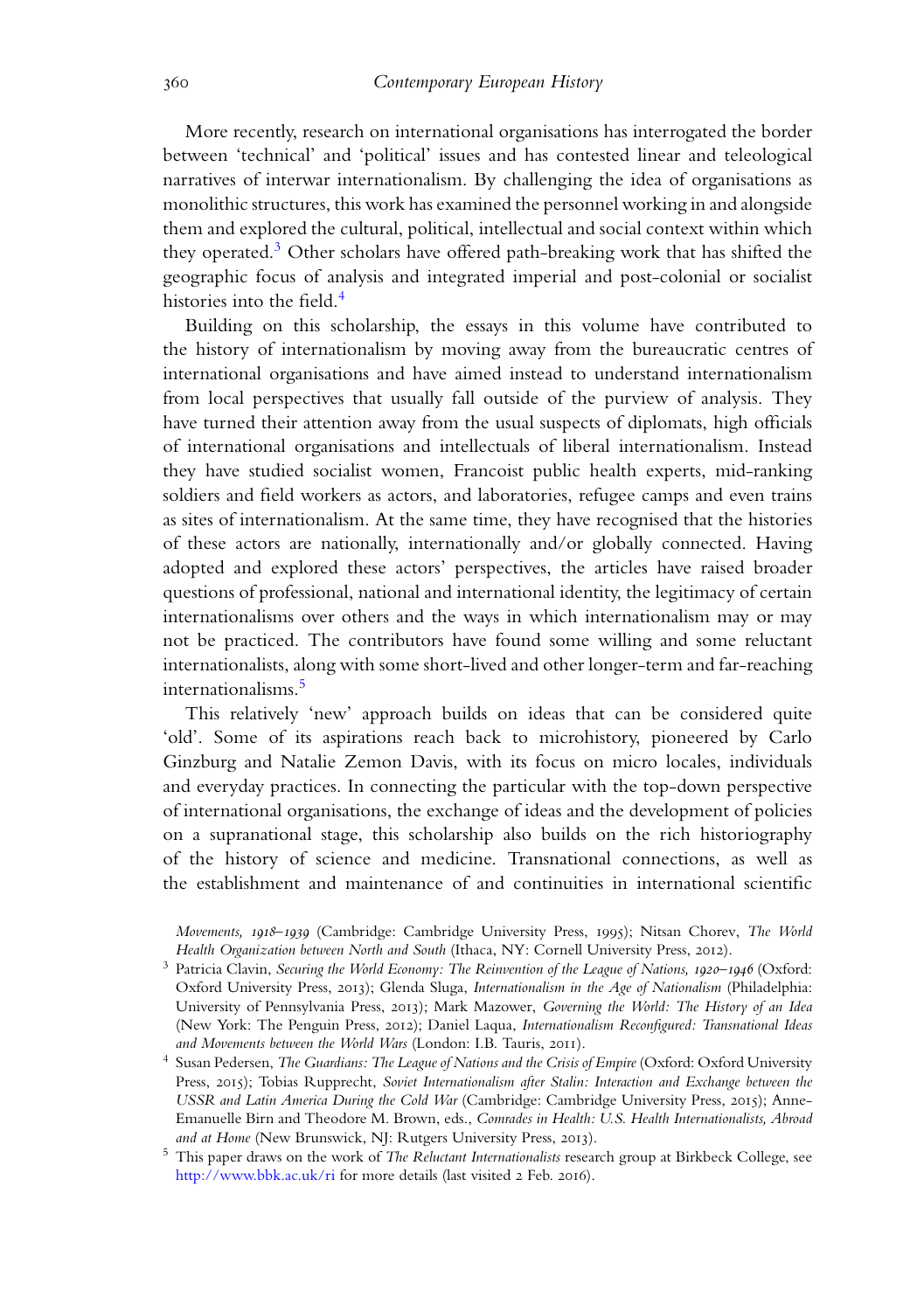networks, have long been in the focus of this field, from early bioprospecting voyages,  $6\overline{6}$ to Carl Linnaeus's extensive eighteenth century network, $\bar{\ }$  to the Pasteur Institutes of the twentieth century.8 Similarly, histories of gender, race and class have added nuances to the study of internationalism by directing attention to the importance of the inclusion of women, children, indigenous populations, racial minorities and disabled people not only as objects, but also as protagonists who helped to shape international policies, movements and ideas.

In terms of methodology, this historiographical shift in the history of internationalism can be best described as 'history in-between'. By weaving international politics into national contexts and individual, local experiences, we gain a sense of how governments and state organisations engaged with the policies and actions of international agencies as well as how individual experiences fed back into international policies. The individuals in this case are not only civil servants, humanitarians, local officials, doctors or nurses, but also users, recipients and 'targets' of internationalism, such as children or veterans. Since this historical analysis considers the same processes on multiple registers, it helps to break down the apparent homogeneity of international organisations and national policies without dissolving it into isolated national, local or personal experiences.

It is in connecting multiple layers and scales of analysis that this approach's strengths – and difficulties – lie. The challenges are both methodological and conceptual and depend on our choice of scale and source base. These concerns have not been exclusive to the historiography of internationalism. Questions of scale have persistently featured in conversations within global history, history of the Anthropocene and microhistory, in terms of what it is that history should do, how it should be done and with what sources. Moreover, issues of scale have centrally informed debates over the nature of agency and the significance of intellectual history.9 As a recent conversation in the *American Historical Review* on the subject makes clear, considering questions of scale is particularly important since it is 'profoundly methodological . . . but also quite vast in its implications for how we

<sup>6</sup> Londa L. Schiebinger, *Plants and Empire: Colonial Bioprospecting in the Atlantic World* (Cambridge, Mass.: Harvard University Press, 2004).

<sup>7</sup> Staffan Müller-Wille, 'Linnaeus and the Four Corners of the World', in K. Coles, R. Bauer, Z. Nunes and C. Peterson, eds., *The Cultural Politics of Blood, 1500–1900* (Basingstoke: Palgrave MacMillan, 2015), 191–209.

<sup>8</sup> Anne Marie Moulin, 'The Pasteur Institute's International Network: Scientific Innovations and French Tropisms', in Christophe Charle, ed., *Transnational Intellectual Networks. Forms of Academic Knowledge and the Search for Cultural Identities* (Frankfurt: Campus, 2004).

<sup>9</sup> Warwick Anderson, 'Making Global Health History: The Postcolonial Worldliness of Biomedicine', *Social History of Medicine*, 27, 2 (2014), 372–84; Sarah Hodges, 'The Global Menace', *Social History of Medicine*, 25, 3 (2012), 719–28; Bruce Mazlish, 'Big History, Little Critique', *Historically Speaking*, 6, 5 (2005), 43–4; David Armitage, 'What's the Big Idea?', *Times Literary Supplement*, 20 Sept. 2012; G. Magnússon Sigurður and István Szíjártó, *What Is Microhistory?: Theory and Practice* (Milton Park: Routledge, 2013).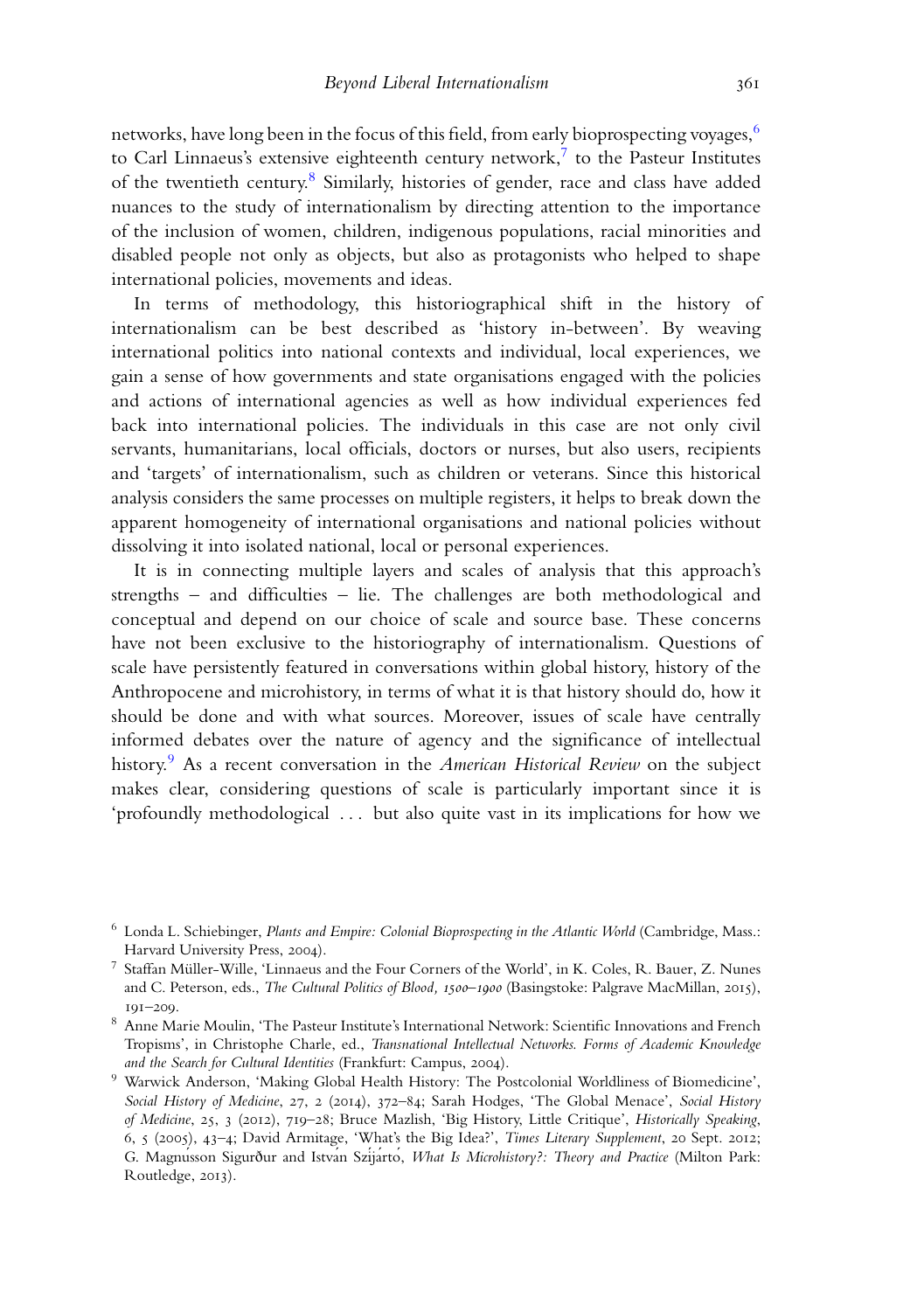approach historical experience in very basic terms'.<sup>10</sup> Incorporating local experience into the history of internationalism demands consideration of how people came to interact with international organisations, as well as how they thought about, resisted or took advantage of ideas and practices of internationalism. Tracking these processes usually requires labour-intensive research in international, governmental and local archives in various countries and the mastery of several languages.

As the papers in this special issue have demonstrated, this layered analytical approach is worth the investment into multi-archival research, not just because it is intellectually rewarding but also because of its distinct contribution to the history of internationalism. Celia Donert's piece has highlighted that in order to understand how socialist internationalism operated in practice, and its significance for twentiethcentury political and social movements in both East and West, it is imperative to take into account the geopolitics of the Cold War, as well as the concerns of national governments and political organisations, and to place them alongside the personal experiences, motivation and actions of individuals on the ground. Francesca Piana's study of the ICRC and George Montandon's dealings in Siberia in the wake of the First World War has utilised a multi-level analysis that includes one individual's relationships, conflicts and opportunities both with and within the organisation. Similarly, by following Polish bacteriologists on the move, Katharina Kreuder-Sonnen's article has uncovered the ways in which members of an international scientific community shifted between transnationalism, 'Olympic internationalism' and national allegiances. These considerations did not only pertain to the personal lives of scientists but also had direct effects on the nature of their scientific work. At the same time, these scientists navigated the rapidly changing national boundaries and sentiments around them. To what extent can they be considered agents of internationalism? The answer is: considerably so. This is exactly the community and context that Ludwik Rachjman worked in before becoming director of the League of Nations Health Organisation. Berthrand Taithe and Christine von Oertzten have also focused on local contexts – that of field-workers in humanitarian organisations in Cambodia and of women activists in interwar Germany – which nevertheless decisively shaped international organisations' agendas, policy-making and knowledge production.

The articles in this issue thus have displayed the exceptionally rich tapestry from which international history is woven. They have explored the multifaceted nature of agency and its complex relationship to ideology, identity and structure, which can only be grasped if historians continue to zoom in and out of local, national, regional and global contexts, and remain aware of the contingency of international(ist) projects as they move between the ever shifting scales of analysis.

<sup>10</sup> Sebouh David Aslanian, Joyce E. Chaplin, Ann Margaret McGrath and Kristin Mann, 'AHR Conversation How Size Matters: The Question of Scale in History', *American Historical Review*, 118, 5 (2013), 1431–72.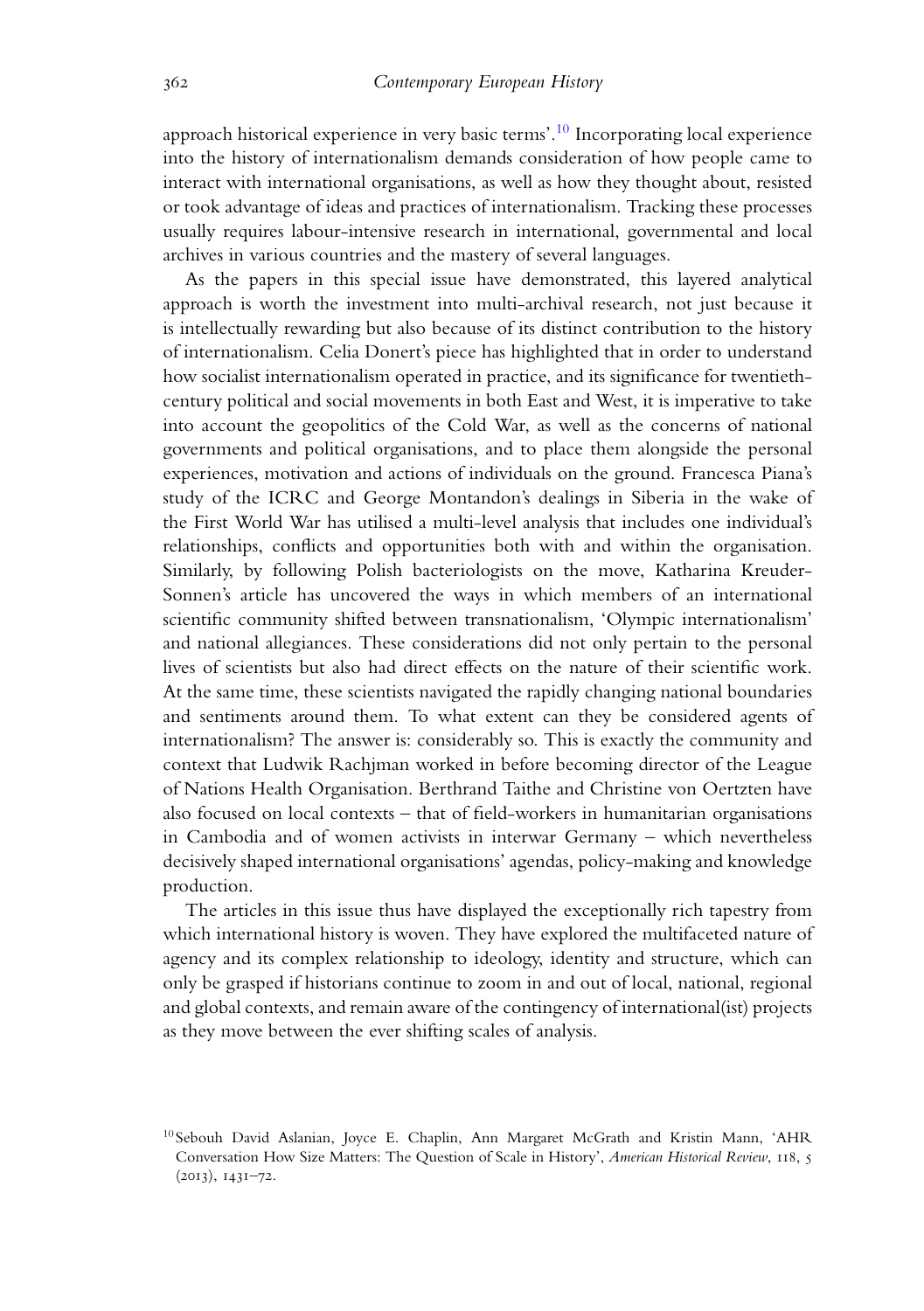### **The National and International**

These shifting levels of analysis have pushed historians of internationalism to interrogate the troubled role of nationalism and national identities in the emergence of international organisations, agendas and loyalties. Kreuder-Sonnen's Polish scientists were not alone in trying to untangle the complicated relationship between nationalism and internationalism – historians have long joined their ranks in this struggle.<sup>11</sup> For instance, Glenda Sluga's *Internationalism in the Age of Nationalism* argued against discussing internationalism solely in the context of utopian and unrealistic projects and ideas, and instead proposed to study nationalism and internationalism as a politically, conceptually and culturally interconnected phenomenon.<sup>12</sup> Sluga thus deconstructed the binary between realistic nationalism and overly idealistic internationalism and studied the development of international(ist) ideas and institutions within a national framework. Her intervention highlighted that twentieth-century liberal internationalism's promoters and lynchpins rarely saw it as an idealistic opportunity to overcome national identities, but, on the contrary, considered international initiatives and projects as pragmatic and upheld by nationalism, nation-states and national institutions. In many ways Sluga followed the words, ideas and deeds of her historical actors – self-described internationalist liberal elites who took part in constructing and furthering the liberal international organisations of the twentieth century. While they have imagined the project of internationalism as a layered venture, in which internationalist political agendas rested unproblematically on nationalist loyalties, some of the articles in this volume have offered an alternative interpretation. Unlike Sluga's, these pieces have not focused on elite functionaries of liberal international institutions. Because of that, their explorations of such politically and socially diverse historical actors have made it clear that relationships between the national and the international were not necessarily straightforward. Such a shift in the scale of historical analysis has highlighted the extent to which, throughout the first half of the twentieth century, various versions of internationalism competed with one another and often sat quite uncomfortably with national affiliations.

In Alexander Watson's article on the internationalism of the Habsburg officer corps, it was primarily the absence of a strong ethnic/national identification that made it possible for pre-war officers to engage in supra-national dealings both within the Austro-Hungarian army and with other European militaries. The kind of internationalism Watson describes with reference to the pre-war generation of senior Habsburg officers thus offered an alternative to liberal nationalism – or even a challenge to it – and existed on what we might see as a parallel plane. Watson's article thus raises the question of the relationship between a-nationalism and international orientations: instead of simply assuming that international and

<sup>11</sup> See Mark Mazower, *No Enchanted Palace: The End of Empire and the Ideological Origins of the United Nations* (Princeton: Princeton University Press, 2009); Erez Manela, *The Wilsonian Moment: Self-Determination and the International Origins of Anticolonial Nationalism* (Oxford: Oxford University Press, 2007).

<sup>12</sup>Glenda Sluga, *Internationalism in the Age of Nationalism* (Philadelphia: University of Pennsylvania Press, 2013).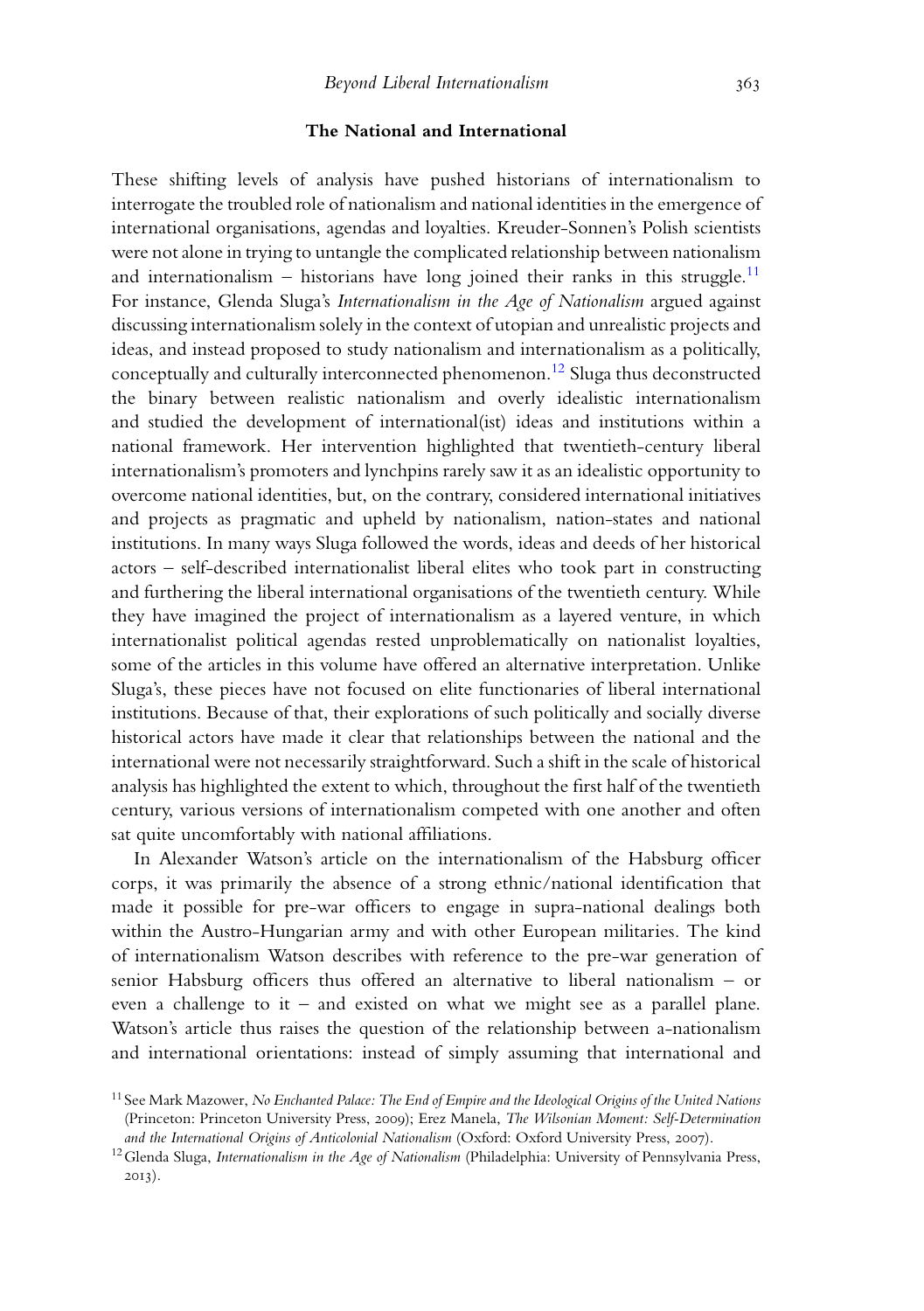transnational developments always started from firm and unquestionable national collectives and loyalties, we might ask whether meanings and goals of internationalism might be seen in a different way if national loyalties were not necessarily an essential element. Watson in fact concludes that the middle-class, liberal national loyalties of the reserve offices of the Habsburg army stymied their ability to inspire a multinational force and hindered the development of the spirit of internationalism in the Austro-Hungarian corps. It is, therefore, a particular version of internationalism, according to Watson, which offered the nationally indifferent senior military officers the possibility of an alternative identity. In the interwar years, as István Deák has demonstrated, those a-national Habsburg servicemen faced dire challenges and appeared rather lost and disoriented in the European maze of radical political identities and ideologies.<sup>13</sup>

Looking at other relatively recent scholarship helps us to place this in context. In her programmatic article 'Imagined Noncommunities: National Indifference as a Category of Analysis', Tara Zahra proposed national indifference as a separate historical category which could move the historiography of internationalism and transnationalism forward and resolve some of its core conundrums.14 Zahra focused particularly convincingly on disputing the idea that national indifference was a relic of pre-modern history and argued instead that important areas of national indifference emerged precisely in response to modern mass politics and nationalising movements. In borderland regions, in multinational states and in certain social groups, aggressive attempts at nationalisation and radical expressions of exclusive national loyalties in fact bred and encouraged the response of national indifference, a refusal to adopt any ethnic or national belonging as one's primary or overarching form of identification. Inter-national history seems to assume and reaffirm the existence of the national; ironically, it might actually reinstate the national as the very focus of historical research. However, Zahra's invitation to follow the transnational projects and endeavours of those who belonged to no particular national group changes our lens significantly and also probes the liberal definition of internationalism. It is in exploring such a-national discourses that Zahra sees the future of transnational and international historiography; this history from below looks at those communities of ordinary people who professed national indifference and opposed the totalising nationalising campaigns of the twentieth century. The history of internationalism would thus benefit enormously from a 'bottom-up' approach. East-central Europe might then serve as a particularly useful and enlightening site of internationalism and transnationalism, rather than being relegated to the margins of the thriving, Western-focused field of the history of internationalism.

All this also raises the question of the precise definition of internationalism. If we move away from standard liberal conceptualisations, then what constitutes an internationalist or an international project? For Watson, those were all those officers

<sup>13</sup> István Deák, *Beyond Nationalism: A Social and Political History of the Habsburg Officer Corps, 1848–1918* (Oxford: Oxford University Press, 1990).

<sup>14</sup>Tara Zahra, 'Imagined Non-Communities: National Indifference as a Category of Analysis', *Slavic Review*, 69, 1 (2010), 93–119.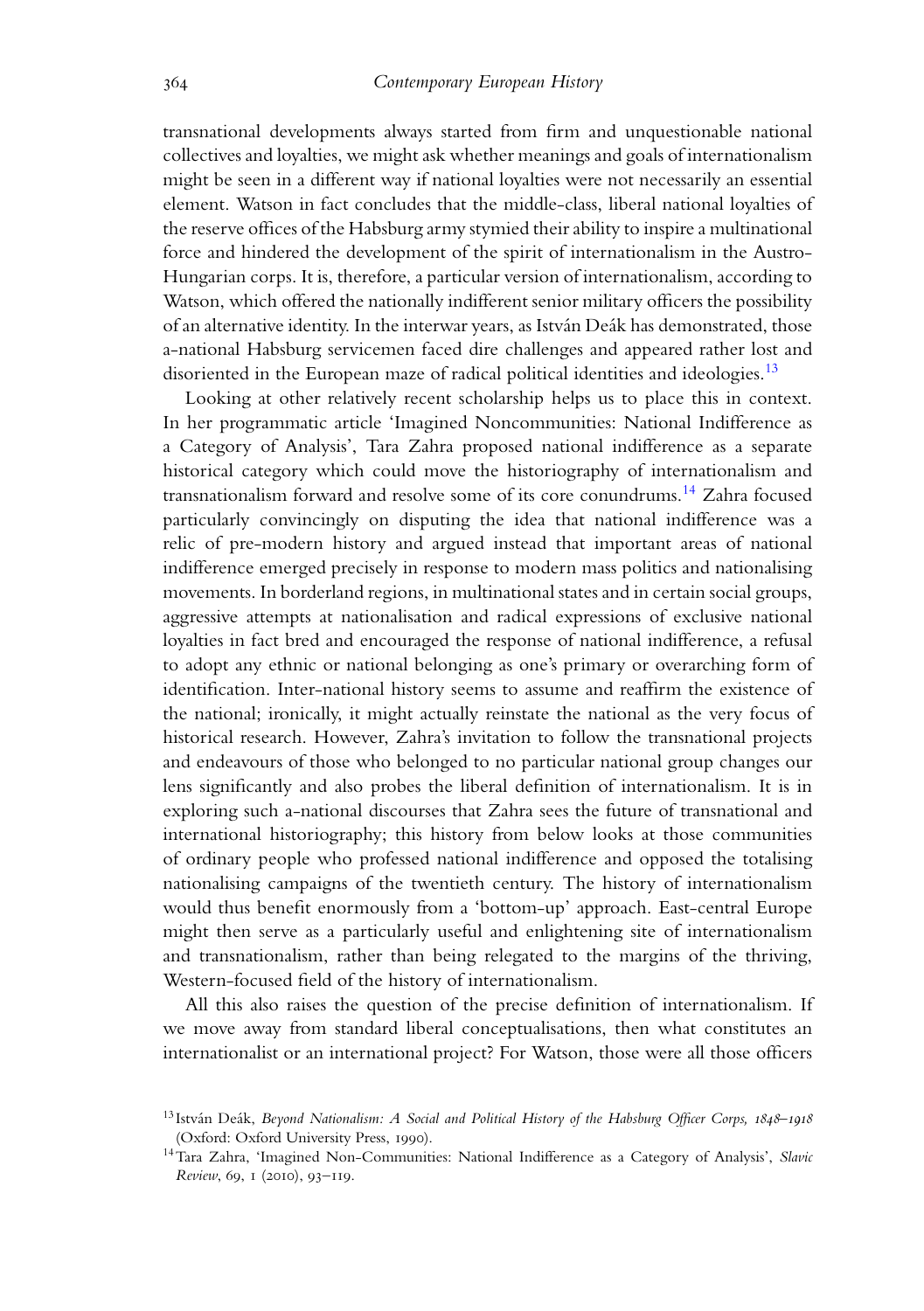who had no primary national affiliation, inspired multinational devotion of soldiers in their military units and also looked across the border to learn from other armies' experiences and innovations. But is an internationalist someone who simply has an awareness of the world outside his or her own nation-state, or is there a more demanding requirement, a yardstick against which to measure one's cross-national commitments? In a similar vein, can we apply the concept of internationalism to the study of relations between different national or ethnic groups within a multinational empire, or is 'a-nationalism' or 'national indifference' indeed a more appropriate term in that context? Finally, some historians have argued that the concept of 'transnationalism' can serve better to recover those developments from below, and to capture the experiences and manifestations of national indifference. This is an intriguing and potentially fruitful idea, but more conceptual and practical work remains to be done to clarify what exactly the difference might be between internationalism and transnationalism as analytical lenses.

### **Alternative Internationalisms**

The articles in this special issue have cast a variety of hitherto neglected historical actors as likely or unlikely agents of internationalism. As discussed above, these agents' visions of international engagements, collaborations and goals were strikingly varied and often clashed with liberal conceptions of internationalism. Some of these people were indeed reluctant (or better: accidental) internationalists, whose intellectual trajectories highlighted the extreme ideological diversity of transnational projects. As the contributions of Donert, Brydan and Watson have suggested, more than one kind of internationalism was in play in Europe in the twentieth century, and many of these blueprints for international collaboration were not benevolent or inspired by humanitarian ideas. Yet socialist, communist and National Socialist internationalism have all had a marginal place in the 'new international history'.<sup>15</sup> Recapturing the idealism and dynamism of those alternative internationalisms was one of the aims of the essays collected here, adding to a rapidly growing body of new scholarship. The exploration of alternative internationalist networks can only be achieved if the history of internationalism is geographically de-centred: if it moves away from the exclusively Western focus to include those regions in Eastern, Southern and Central Europe which have so far largely been ignored. That is exactly what this volume has aimed to achieve.

As Mark Mazower has convincingly argued, for much of the twentieth century, the victory of the ideas of liberal democracy and liberal internationalism was by no means certain.<sup>16</sup> The liberal international order was successfully challenged from both the far right and the far left, and its prospects looked particularly bleak in the late 1920s

<sup>15</sup>Natasha Wheatley, 'The Compass of International History: Eric Hobsbawm and After', *Journal of Modern European History*, 11, 4 (2013), 427. An international dimension to 'national indifference' has been suggested in the section above.

<sup>&</sup>lt;sup>16</sup> Mark Mazower, *Dark Continent: Europe's Twentieth Century* (New York: Vintage, 2000).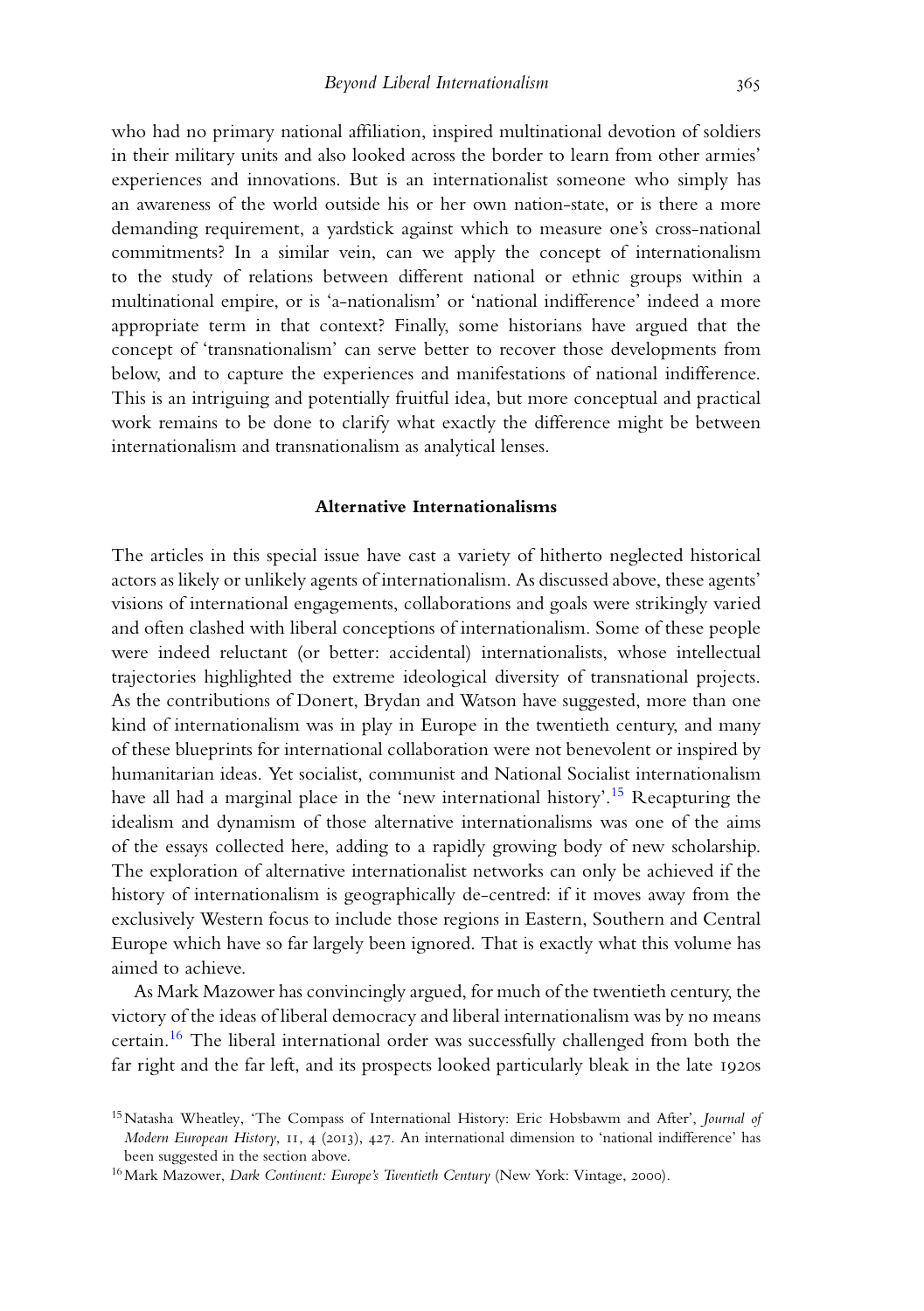and throughout the 1930s, when it seemed that communism in the Soviet Union and fascism/National Socialism in Central and Southern Europe had discovered more efficient and functional formulae for organising the state, the economy and the masses. Most of the articles in this issue focus on the 1930s, this crucial and troubling decade of feverish international activity and, in doing so, expand our understanding of the institutional and ideological framework of pre-Second World War internationalism. As these articles demonstrate, attempts to strengthen the liberal, international order were marred by nagging doubts about the viability of liberal solutions to pressing political and social problems. Europe seemed threatened, left to languish in post-war ruins by inefficient and weak parliaments and powerless international organisations. Non-liberal approaches to reconstruction and renewal gained in status, and in the 1930s reformism gave way to radicalism. This collection has explored different ways in which Europeans imagined the redemption of Europe and the globe throughout the twentieth century and how such radically different conceptions of international links and setups affected subsequent and contemporary understandings of the international order.

In exploring these alternative internationalisms, it becomes clear that debates have been strongly shaped by Cold War narratives that still await critical examination. Our understanding of socialist and communist internationalism, in particular, has been stamped by Cold War binaries and biases. Cold War era scholarship on communist internationalism focused mainly on understanding the mechanisms by which communism spread, an emphasis paired to the aim of subverting those mechanisms through a militarised US strategy of containment. Scholars sought answers to the critical question of how communism spread in a narrow field, researching military force, coercion and political conspiracy.<sup>17</sup> During the Cold War, the genuine grassroots appeal of international communism was treated with enormous scepticism in the West, as well as in Western scholarship. This scepticism is illustrated by the American officials in Donert's paper, who saw women as irrationally vulnerable to the emotional appeal of communism rather than taking their political commitments seriously, although the trials the women faced suggest that they perceived the threat from the communists to be stronger than they let on.

Such a tendency to downplay legitimate commitment to communism is particularly strongly expressed in both Cold War era and more recent studies of communism in Eastern Europe. Historians have rarely discussed indigenous communist and socialist movements that existed in Eastern Europe in the years of the Second International, in the interwar years or during the Cold War, nor their relations to a broader, international sphere. During the Cold War, Eastern Europe served instead as the paradigmatic example of communism forged by military intervention, forced on unwilling and unenthusiastic participants. This thesis was seemingly proven

<sup>&</sup>lt;sup>17</sup>Yet as recent scholarship has demonstrated, the spread of socialism was often beyond the control of Soviet officials, as illustrated by the example of the Cuban revolution and aftermath, on which see especially Vladislav Zubok, *A Failed Empire: The Soviet Union in the Cold War from Stalin to Gorbachev* (Chapel Hill: The University of North Carolina Press, 2009).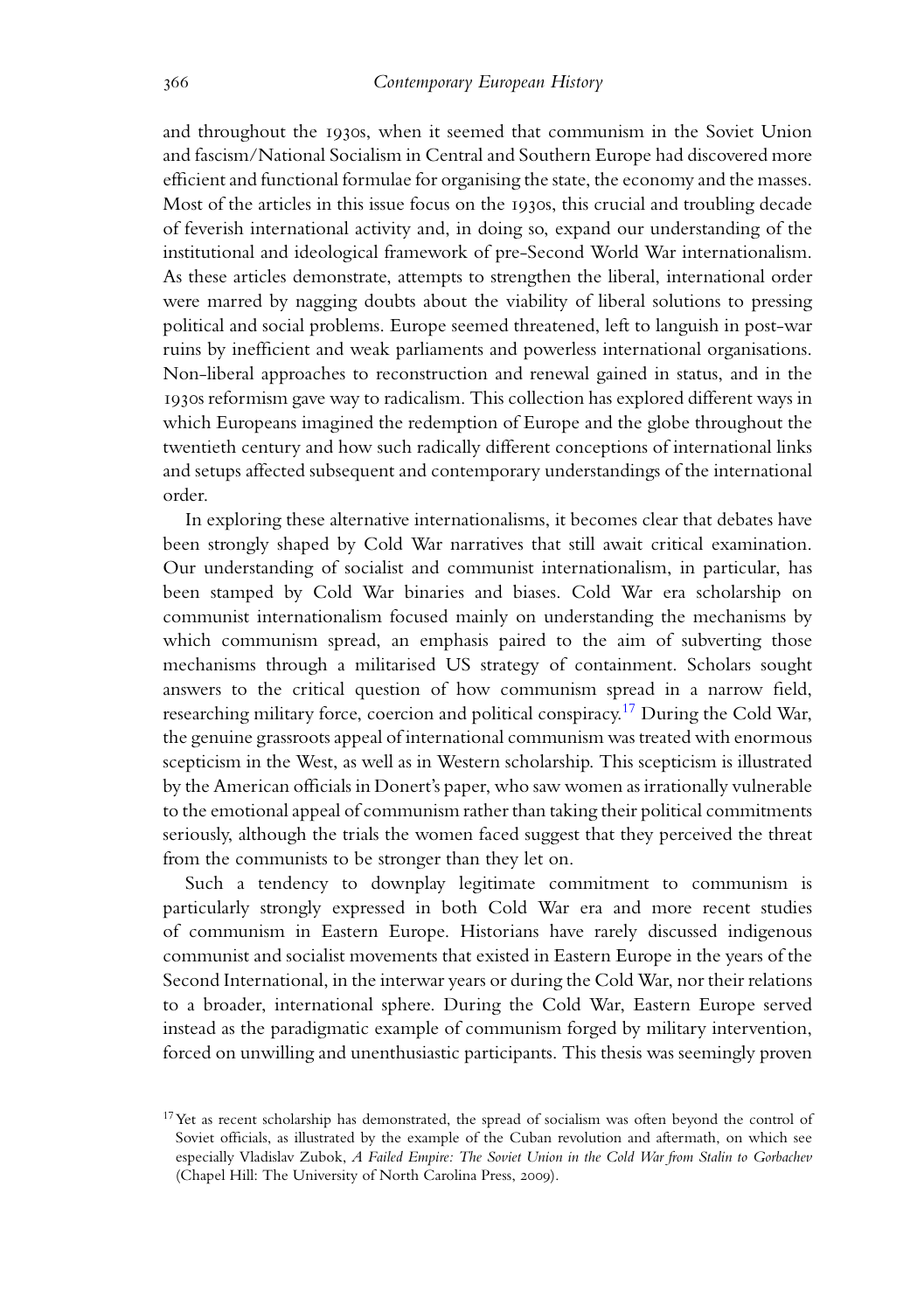by the flashpoint events of the Hungarian uprising and the crushing of the Prague Spring.<sup>18</sup> The Cold War narrative of 'Sovietisation with the stick' remains deeply embedded in our scholarly understanding of communist internationalism, particularly in Eastern Europe.

Indeed, this Cold War-era framework of assuming the illegitimacy of socialism or communism in Eastern Europe was even projected back in time. As if to underline the political irrelevance of pre-First World War socialism, scholarship on the Second International practically halted during the Cold War, and the topic remains understudied.<sup>19</sup> Continuities between the Second International and the Third (Comintern) continue to be downplayed. Most scholarship dedicated to communist internationalism in the West, socialist internationalism in the East or the Second International does not cross over the First World War divide, taking the Great War as either an ending or starting point. $^{20}$ 

Yet the critical examination of this literature has now begun.<sup>21</sup> An emerging body of scholarship has offered an alternative to this narrative of illegitimacy, taking Eastern Europe as its starting point. This work focuses on the ways in which socialist internationalism (as it is called in this literature, referring to networks within the Soviet sphere as 'socialist' rather than 'communist') actually expanded the horizons of many actors, particularly after the death of Stalin in 1953. 'Building socialism' introduced new forms of social and cultural mobility. As Elidor Mëhilli has outlined in a series of articles and chapters, the socialist experiment opened up a world of opportunity to experts and workers in peripheral states such as Albania to not only work to develop their own homeland but to also build socialism abroad.<sup>22</sup> New

<sup>18</sup>Anne Applebaum, *Iron Curtain: The Crushing of Eastern Europe 1944–56* (New York: The Penguin Press, 2012); Odd Arne Westad, *The Global Cold War: Third World Interventions and the Making of Our Times* (Cambridge: Cambridge University Press, 2007). This is not to dismiss the significance of resistance to Soviet influence in these countries or to trivialise the cause of dissidents, or to deny the violence and coercion that the Soviets employed.

<sup>19</sup>The definitive histories of the Second International remain James Joll, *The Second International: 1889– 1914* (London: Routledge, 1974); and Georges Haupt, *Socialism and the Great War: The Collapse of the Second International* (Oxford: Clarendon Press, 1972). More recently, interest in the theme has increased. See Timothy Snyder, *Nationalism, Marxism, and Modern Central Europe: A Biography of Kazimierz Kelles-Krauz, 1872–1905* (Cambridge, MA: Harvard University Press, 1997); Marci Shore, *Caviar and Ashes: A Warsaw Generation's Life and Death in Marxism, 1918–1968* (New Haven: Yale University Press, 2006); and Kevin Callahan, *Demonstration Culture: European Socialism and the Second International, 1889–1914* (Kibworth Beauchap: Troubadour, 2010).

<sup>20</sup> See, for example, Silvio Pons, *The Global Revolution: A History of International Communism 1917–1991* (Oxford: Oxford University Press, 2014).

<sup>21</sup>Bradley F. Abrams, *The Struggle for the Soul of the Nation: Czech Culture and the Rise of Communism* (Lanham, MD: Rowman & Littlefield, 2005); Mark Pittaway, *The Workers' State: Industrial Labor and the Making of Socialist Hungary, 1944–1958* (Pittsburgh: University of Pittsburgh Press, 2012); Jan Palmowski, *Inventing a Socialist Nation: Heimat and the Politics of Everyday Life in the GDR, 1945–90* (Cambridge: Cambridge University Press, 2013).

<sup>22</sup>Elidor Mëhilli, 'The Socialist Design: Urban Dilemmas in Postwar Europe and the Soviet Union', *Kritika: Explorations in Russian and Eurasian History*, 13, 3 (2012): 635–65; Elidor Mëhilli, 'Socialist Encounters: Albania and the Transnational Eastern Bloc in the 1950s', in Patryk Babiracki and Kenyon Zimmer, eds., *Cold War Crossings: International Travel and Exchange across the Soviet Bloc, 1940s–1960s* (College Station: Texas A & M University Press, 2014), 107–33. See also the special issue by Lukasz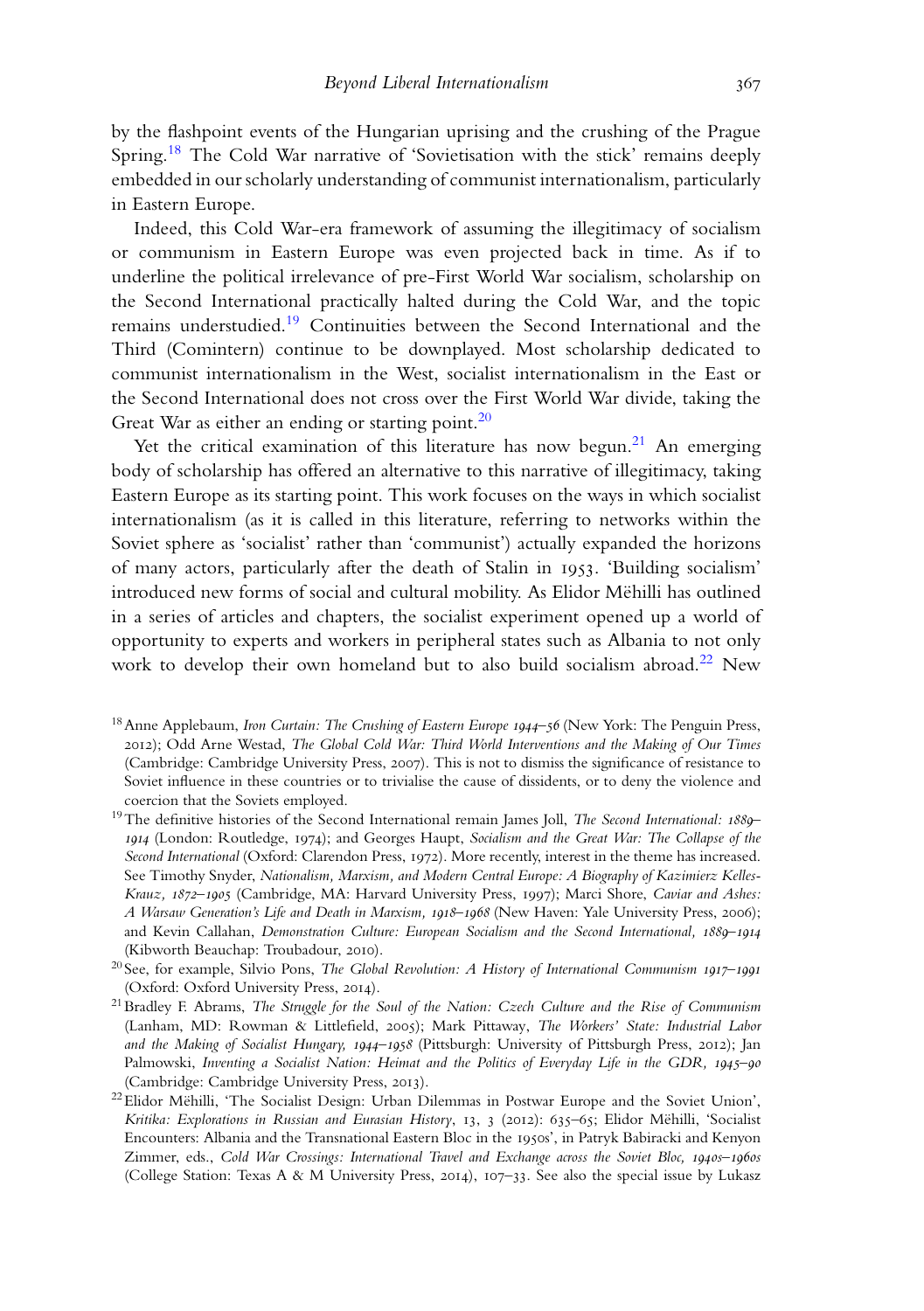scholarship has highlighted the impact that studying abroad in the Soviet Union had in developing countries and Eastern Europe.<sup>23</sup> And, for many workers, socialism brought the first opportunities to travel abroad as tourists, primarily within what Rachel Applebaum calls the 'socialist world', to such destinations as the Black Sea, Moscow and Leningrad, but also beyond it.<sup>24</sup> On a micro-historical level, shopping trips across borders acted as a stabilising factor within the Eastern Bloc, as deficit goods could at times be found abroad.<sup>25</sup> The search for education, professional advancement, prosperity, national independence and social justice were among the many factors that motivated Eastern Europeans to take part in building socialism across the Soviet sphere. But there were also many mundane, everyday concerns and cultural practices that bound the Bloc together. $^{26}$ 

Ideology and radical politics were not always a primary motivating force for linking into international networks in the socialist world. But at the same time, ideology mattered; the Soviet Bloc was also an ideological project.<sup>27</sup> And, indeed, mobility exposed the different levels of commitment to the socialist ideological project within the Eastern Bloc, with Soviets often surprising visitors with their lack of knowledge of or commitment to Marxism-Leninism.28 The legitimacy of the socialist world not only rested on military intervention and coercion, but was also forged through

Stanek and Tom Avermaete, eds., 'Cold War Transfer: Architecture and Planning from Socialist Countries in the "Third World"', *Journal of Architecture*, 17, 3 (2012).

- <sup>23</sup> Julie Hessler, 'Death of an African Student in Moscow: Race, Politics, and the Cold War', *Cahiers du Monde Russe*, 47, 1–2 (2006), 33–63; Maxim Matusevich, 'Probing the Limits of Internationalism: African Students Confront Soviet Ritual', *Anthropology of East Europe Review*, 27, 2 (2009), 19–39; Masha Kirasirova, 'Sons of Muslims in Moscow: Soviet Central Asian Mediators to the Foreign East, 1955–1962', *Ab Imperio*, 4 (2011), 106–32; Benjamin Tromly, 'Brother or Other? East European Students in Soviet Higher Education Establishments, 1948–1956', *European History Quarterly*, 44, 1 (2014), 80– 102; Rachel Applebaum, 'The Friendship Project: Socialist Internationalism in the Soviet Union and Czechoslovakia in the 1950s and 1960s', *Slavic Review*, 74, 3 (Fall 2015), 484–507.
- 24On tourism, see Diane P. Koenker and Anne Gorsuch, eds., *Turizm: The Russian and East European Tourist under Capitalism and Socialism* (Ithaca: Cornell University Press, 2006); Anne Gorsuch, *All This is Your World: Soviet Tourism at Home and Abroad After Stalin* (Oxford: Oxford University Press, 2011); Diane Koenker, *Club Red: Vacation Travel and the Soviet Dream* (Ithaca: Cornell Unviersity Press, 2013).
- <sup>25</sup> Cristina Petrescu, 'Entrepreneurial Tourism in Romania: A System-Stabilizing Factor?' in Włodzimierz Borodziej, Jerzy Kochanowski and Joachim von Puttkamer, eds., *Schleichwege: Inoffizielle Begegnungen sozialistischer Staatsbürger zwischen 1956 und 1989* (Köln: Böhlau Verlag, 2010), 115. See also Paulina Bren and Mary Neuburger, eds., *Communism Unwrapped: Consumption in Cold War Eastern Europe* (Oxford: Oxford University Press, 2012), especially the contribution of Mark Keck-Szajbel, 'Shop Around the Bloc: Trader Tourism and Its Discontents on the East German-Polish Border', in *ibid*., 374–92. See also the special issue devoted to consumer tourism in the socialist world, *Cultural Studies*, 16, 1, (2002).
- 26Rachel Applebaum, 'The Friendship Project'.
- <sup>27</sup> Jan Behrends, *Die erfundene Freundschaft: Propaganda für die Sowjetunion in Polen und der DDR 1944–1957* (Köln: Böhlau Verlag, 2005).
- 28Young East Germans who attended the 1968 World Youth Festival were dismayed by the lack of knowledge of and enthusiasm for Marxist ideology among Soviet delegates, and came to the conclusion that they were the better communists. See Nicholas Rutter, 'Look Left, Drive Right: Internationalisms at the 1968 World Youth Festival', in Anne E. Gorsuch and Diane P. Koenker, eds., *The Socialist Sixties: Crossing Borders in the Second World* (Bloomington: Indiana University Press, 2012), 193–212; Nicholas Rutter, 'The Western Wall: The Iron Curtain Recast in Midsummer 1951', in Babiracki and Zimmer, *Cold War Crossings*, 78–106.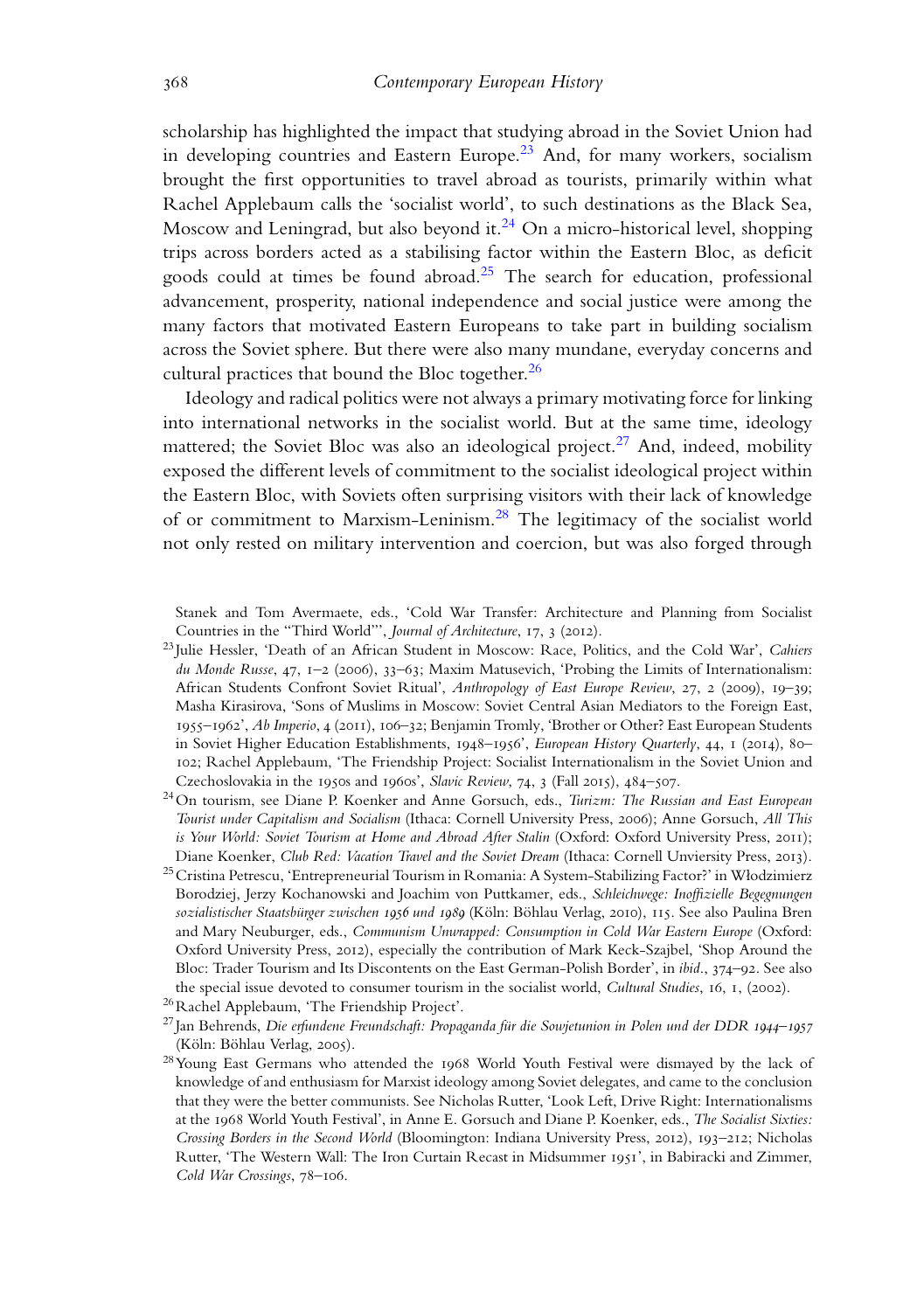complex exchanges of goods, ideas and people, as well as through projects of social and cultural integration.<sup>29</sup> Yet we still know remarkably little about these social, cultural and economic contacts and collaborations through which socialist Eastern Europe was forged.

Perhaps, too, the binary of reformist Western socialist internationalism and revolutionary Eastern communist internationalism has been overstated: certainly the communist organisations went through periods of reformism (during the years of the United and Popular Fronts, for example), and Western socialist internationalists occasionally engaged in direct action. A rich, new body of work on socialist internationalism in Western Europe points to the many ambiguities in the relationship of the socialists to nationalism and colonialism, and, indeed, Marxism.<sup>30</sup>

The spread of National Socialism beyond the borders of Germany has also attracted notable historical attention, but this research has largely been focused on national case studies, or examinations of particular fascistic and right-wing movements and their leaders.<sup>31</sup> But the Third Reich inspired alternative – and elaborate – visions of European and global international order, and historians have begun struggling with interpreting the meaning and limitations of such 'Nazi dreams of Europe', colonialism and global leadership.

While the view that the Third Reich's European rhetoric served as a mere (and crude) propaganda tool has merit (particularly with regard to the Nazi occupation of the Soviet Union and Eastern Europe), several historians have argued convincingly that the idea of a 'New Europe' should not be dismissed so easily. German interventions in the theory of internationalism and international organisations deeply challenged the liberal postulates, and diverse voices within the Nazi movement offered multiple solutions and sought to engage various allies in both Eastern and Western Europe (as well as outside Europe). The Nazi discourse on European unity and solidarity proclaimed an 'epoch of the community of the free peoples of Europe', that would create an atmosphere of 'comradeship' of all European nations, finally freed from the liberal-capitalist plutocratic system that abused and de-legitimised

<sup>29</sup>Oscar Sanchez-Sibony, *Red Globalization: The Political Economy of the Soviet Cold War from Stalin to Khrushchev* (Cambridge: Cambridge University Press, 2014); Nick Baron, 'World Revolution and Cartography', in Mark Monmonier, ed., *The History of Cartography, vol. 6: Cartography in the Twentieth Century* (Chicago: University of Chicago Press, 2015), 1766–70; Maxim Matusevich, *No Easy Row for a Russian Hoe: Ideology and Pragmatism in Nigerian-Soviet Relations, 1960–1991* (Trenton, NJ: Africa World Press, 2003); Austin T. Jersild, *The Sino-Soviet Alliance: An International History* (Chapel Hill, NC: University of North Carolina Press, 2014); Alastair Kocho-Wiliams, *Russian and Soviet Diplomacy, 1900– 39* (Basingstoke: Palgrave Macmillan, 2012); and Alastair Kocho-Wiliams, *Russia's International Relations in the Twentieth Century* (London: Taylor and Francis, 2012). See also the review by Jan Hennings, 'World Revolution and International Diplomacy, 1900–39', in *Kritika: Explorations in Russian and Eurasian History*, 16, 1 (2015), 204–10.

<sup>30</sup> See, for example, Daniel Laqua, 'Democratic Politics and the League of Nations: The Labour and Socialist International as a Protagonist of Interwar Internationalism', *Contemporary European History*, 24, 2 (2015), 175–92.

<sup>31</sup>For a notable exception, see Mark Mazower, *Hitler's Empire: How the Nazis Ruled Europe* (New York: The Penguin Press, 2009); for fascist Italy's project of building the new order in the Mediterranean, see Davide Rodogno, *Fascism's European Empire* (Cambridge: Cambridge University Press, 2006).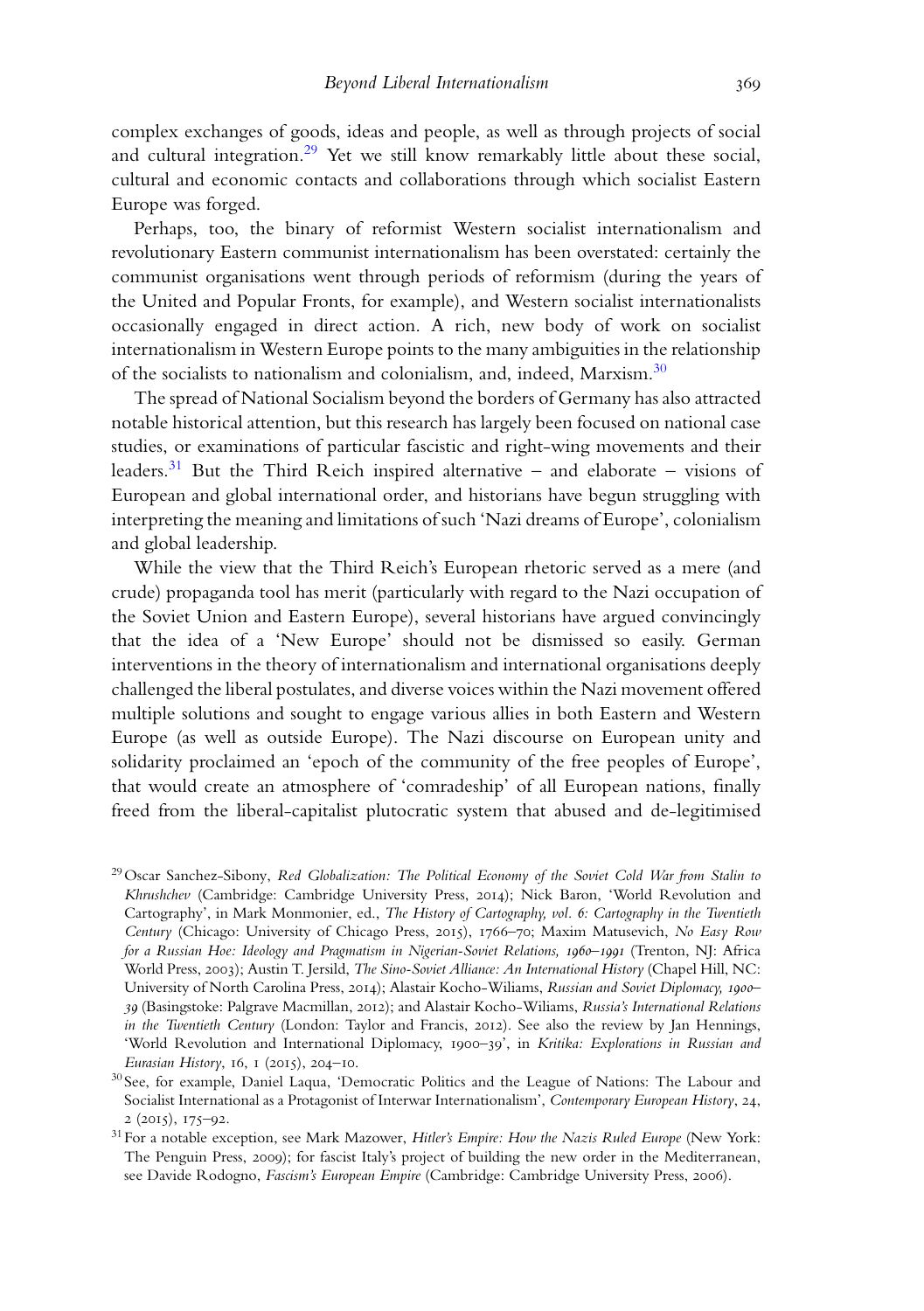concepts such as self-determination and democracy. This project, of course, clashed with, and was ultimately made impossible due to, the very core of Nazi racial ideology and violence. Still, there were elaborate attempts on the part of some Nazi ideologues and policy makers to be 'softer on the *Untermenschen*', to demonstrate to the local populations that they were not merely 'colonial property' and that they could be treated as organic parts of the 'European great region'. These attempts at developing an internationalist discourse mainly aimed to prevent the alienation of subject peoples and, most notably, of the pro-Nazi soldiers coming from the eastern territories.<sup>32</sup> The Nazis also nurtured a consistent (if crude) anti-Western and anti-Orientalist rhetoric and repeatedly tried to enlist Muslims and the Islamic world in their own crusade against Jews, Bolshevism and Western liberalism.<sup>33</sup>

And while the literature on the Third Reich's elaborations of Axis internationalism has made some notable forays,  $3<sup>4</sup>$  we still know very little about how various occupied states responded to this new concept of Europe.<sup>35</sup> In particular, it still remains largely unclear how the occupied territories in Eastern Europe understood their own place in the 'New Europe' and how they resolved the major contradiction between the Nazi talk of Europeanisation and the extreme brutality of their occupation policies. Holly Case showed that Hitler's eastern allies – Romania and Hungary – treated Germany as the creator of a 'New Europe' and addressed it to further their own national aims as they did the League of Nations in the interwar years.<sup>36</sup> This is an under-researched yet growing historical field: as Patrick Bernhard has recently shown, the exploration of the ideological links between Mussolini's colonial project in Africa and Nazi designs for Eastern Europe can have far-reaching effects on our understanding of fascism, National Socialism and the Second World War.<sup>37</sup> But beyond the Third Reich's allies, was Germany's propaganda regarding European camaraderie taken seriously by any of the local actors in Second World War Europe? What did the Third Reich's dubious internationalism mean across the rest of the continent, and did it have anything to offer to the intelligentsia as well as the population at large in the occupied, allied or neutral territories? Was the 'New Europe' under the banners of National Socialism a

33David Motadel, *Islam and Nazi Germany's War* (Cambridge: Harvard University Press, 2014).

<sup>32</sup>Robert Edwin Herzstein, *When Nazi Dreams Come True: The Third Reich's Internal Struggle over the Future of Europe after a German Victory* (London: Abacus, 1982).

<sup>34</sup>Michael Salewski, 'National Socialist Ideas on Europe', in Walter Lipgens, ed., *Documents on the History of European Integration, Volume 1, Continental Plans for European Union 1939–1945* (Berlin: Walter de Gruyter, 1984), 37–178; Elizabeth Harvey, 'International Networks and Cross-Border Cooperation: National Socialist Women and the Vision of a "New Order" in Europe', *Politics, Religion and Ideology*, 13, 2 (2012), 141–58; Benjamin George Martin, '"European Literature" in the Nazi New Order: The Cultural Politics of the European Writer's Union, 1942–3', *Journal of Contemporary History*, 48, 3 (2013), 486–508.

<sup>&</sup>lt;sup>35</sup> See Martin Gutmann, 'Debunking the Myth of the Volunteers: Transnational Volunteering in the Nazi Waffen-SS Officer Corps during the Second World War', *Contemporary European History*, 22, 4 (2013), 585–607.

<sup>36</sup>Holly Case, *Between States: The Transylvanian Question and the European Idea during WWII* (Ithaca, NY: Cornell University Press, 2009).

<sup>&</sup>lt;sup>37</sup> Patrick Bernhard, 'Hitler's Africa in the East: Italian Colonialism as a Model for German Planning in Eastern Europe', *Journal of Contemporary History*, 51, 1 (2016), 61–90.